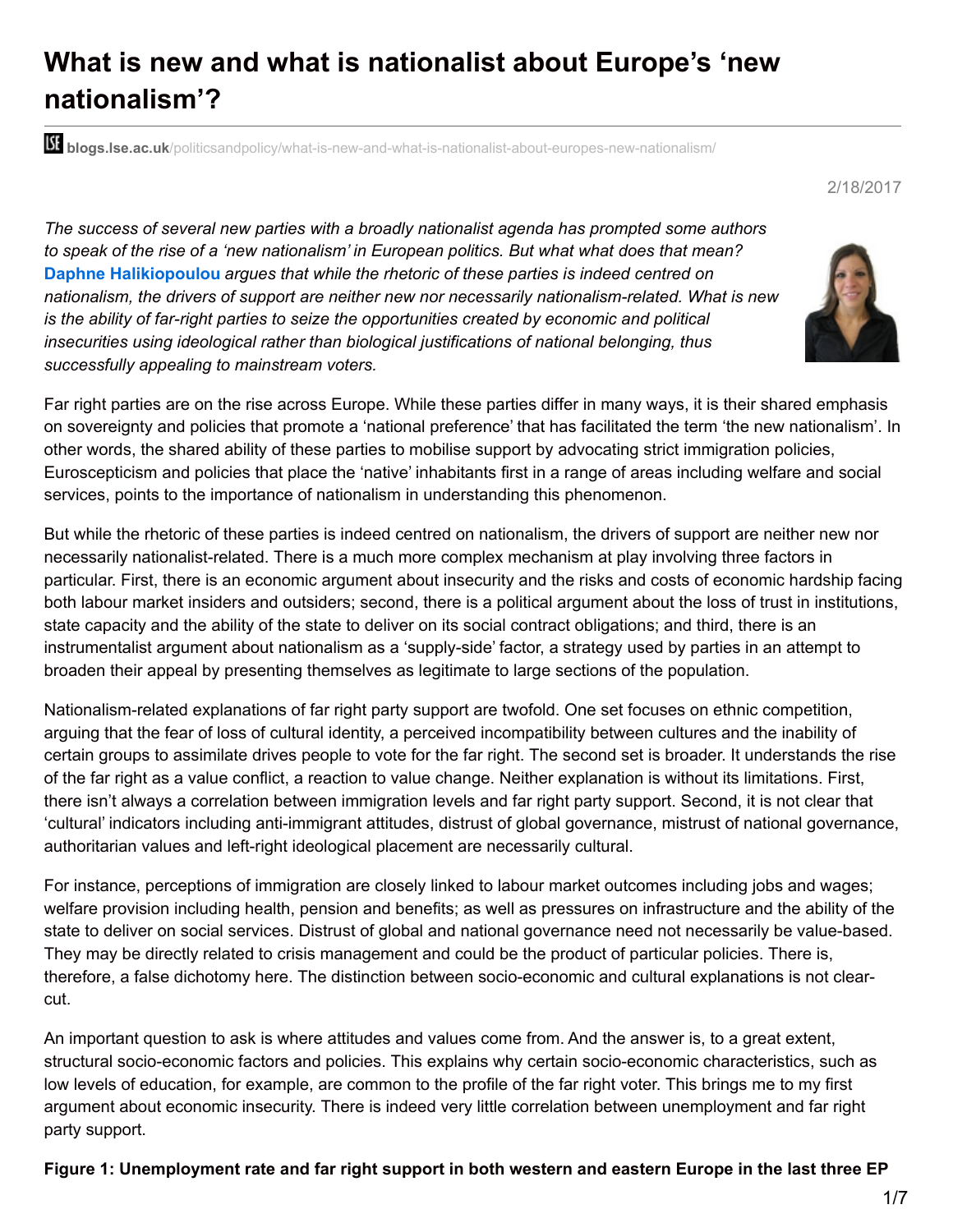#### **elections**



### *Source:* **Vlandas, T. and [Halikiopoulou,](http://www.etui.org/Publications2/Working-Papers/Why-far-right-parties-do-well-at-times-of-crisis-the-role-of-labour-market-institutions) D. (2016)**

This does not mean, however, that the economy does not matter. The relationship between economic distress and far right party support is in fact a complex one and conditional on labour market institutions. A more nuanced picture shows that the extent to which economic insecurity may be mediated by labour market institutions does matter. In previous collaborative [work](http://www.etui.org/Publications2/Working-Papers/Why-far-right-parties-do-well-at-times-of-crisis-the-role-of-labour-market-institutions) with Tim [Vlandas](https://timvlandas.com/) we have shown that it is specific labour market policies rather than the economic crisis itself that are more likely to facilitate the rise of the far right.

What matters is the extent to which these policies mediate the risks and costs of [unemployment](http://onlinelibrary.wiley.com/doi/10.1111/jcms.12310/abstract) and economic malaise more broadly. Where labour market institutions offer greater protection from the risks and costs of unemployment, the far right is less likely to fare well electorally. Where, on the other hand, these institutions are less generous, the risks and costs of unemployment are greater and the far right is more likely to increase its support.

#### **Figure 2: Plotting how the interaction between the change in unemployment and unemployment benefits correlates with far right party support in the last three EP elections**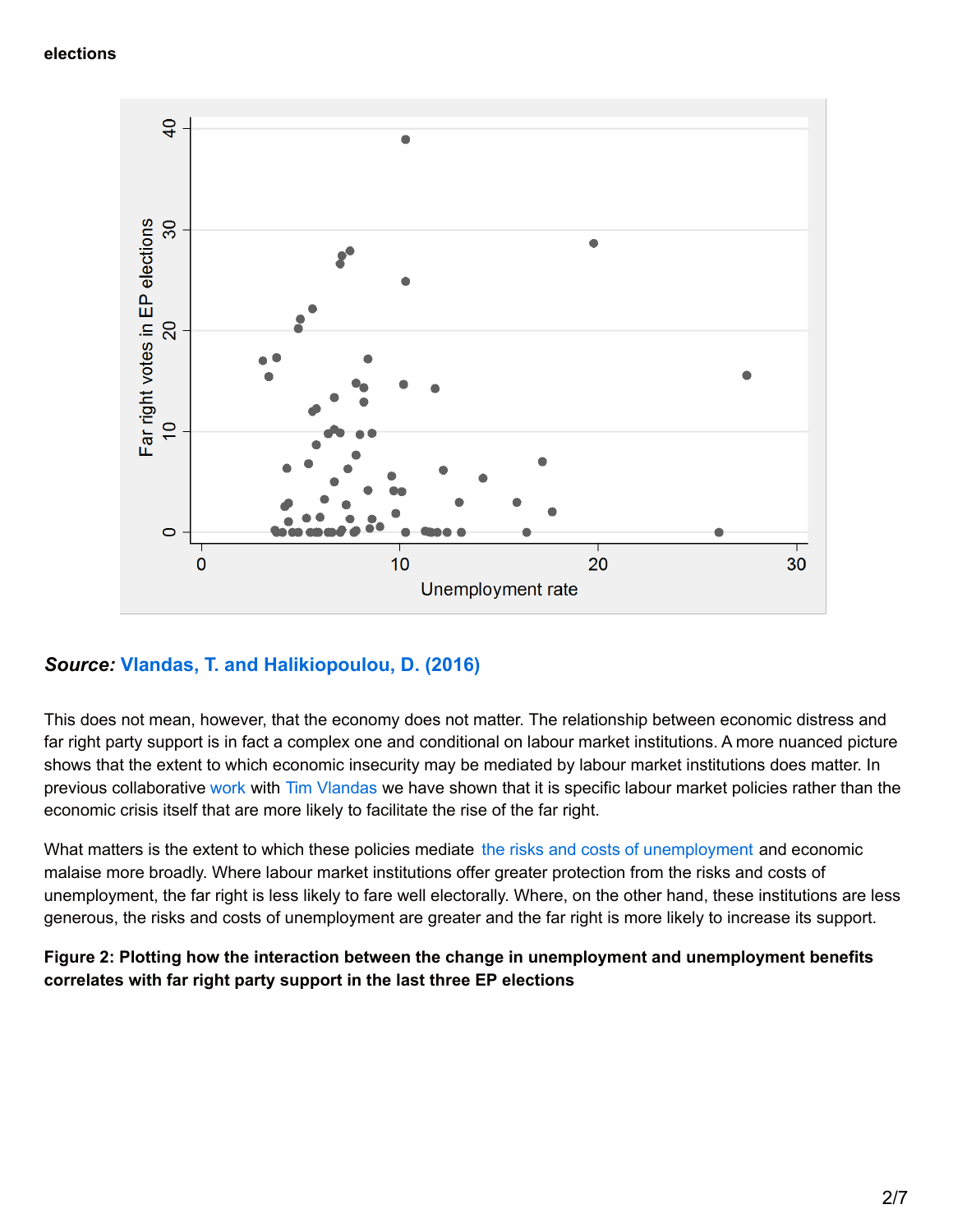

## *Source:* **Vlandas, T. and [Halikiopoulou,](http://www.etui.org/Publications2/Working-Papers/Why-far-right-parties-do-well-at-times-of-crisis-the-role-of-labour-market-institutions) D. (2016)**

**Figure 3: Effect of unemployment on far right party support conditional on unemployment benefits in national elections of western and eastern European countries since 1991**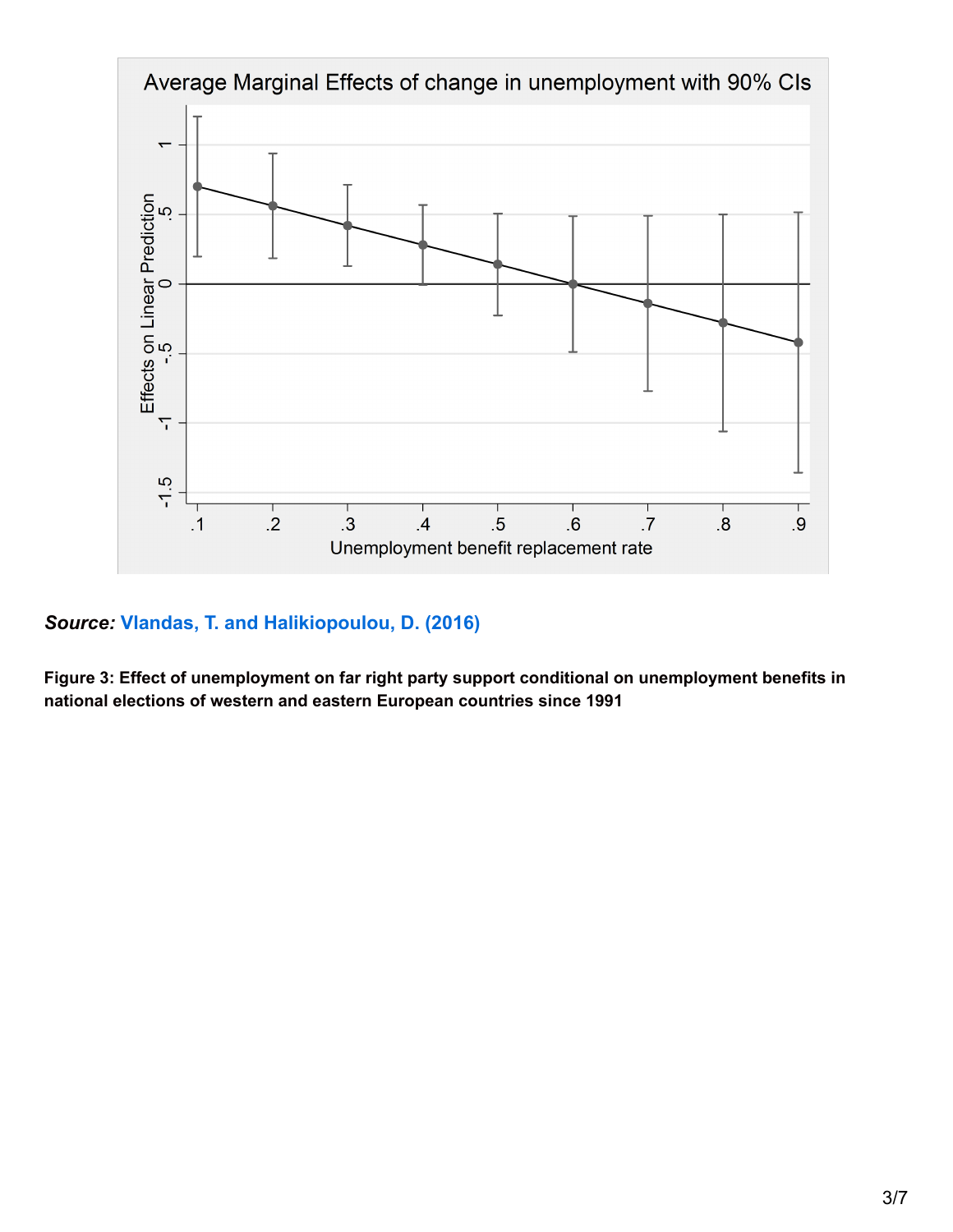

# *Source:* **[Halikiopoulou,](https://ssrn.com/abstract=2907070) D. and Vlandas, T. (2017)**

It is worth noting here that economic insecurity is not *only* an argument about the haves and the have-nots, the unemployed, or the working class. It is an argument about the extent to which deteriorating economic conditions may have a negative impact on the expectations and/or the socio-economic status of both labour market outsiders and insiders, i.e. a broad range of social groups, including the middle classes.

Unemployment may increase insecurity and hence lead to higher levels of far right support through two conceptually distinct channels: because it imposes costs on the unemployed and because it increases the risks for those that are employed. For example, in Greece those who have suffered from austerity are not only the marginalised sections of the population – i.e. the outsiders – but also the large middle classes – i.e. those insiders who found themselves much worse off.

This brings me to my political argument. The inability to mediate economic insecurity raises issues of governability, which result in the disenfranchisement of the middle classes. The perceived inability of the state to limit the socioeconomic impact of the crisis on individual citizens results in a loss of trust in governance and democratic institutions. In turn, this perceived breach of the social contract opens space for smaller, often extreme, parties that offer an alternative vision of representation.

In our [work](https://www.cambridge.org/core/journals/government-and-opposition/article/breaching-the-social-contract-crises-of-democratic-representation-and-patterns-of-extreme-right-party-support/C8ECDE8C75B2CD406FE49B107E8B2307) with Sofia Vasilopoulou we have shown this through a comparison of Greece, that has a successful far right party, and Spain and Portugal, which despite also having experienced the severity of the European economic crisis, do not. Our comparison indicates that one of the major differences between the three countries is the extent to which the crisis triggered the breakdown of the political system itself because of the perceived limited ability of the state to address the crisis. We measured this through the use of a number of indicators that measure trust, good governance and the perceived efficacy of the state. Our findings suggest that far right parties are more likely to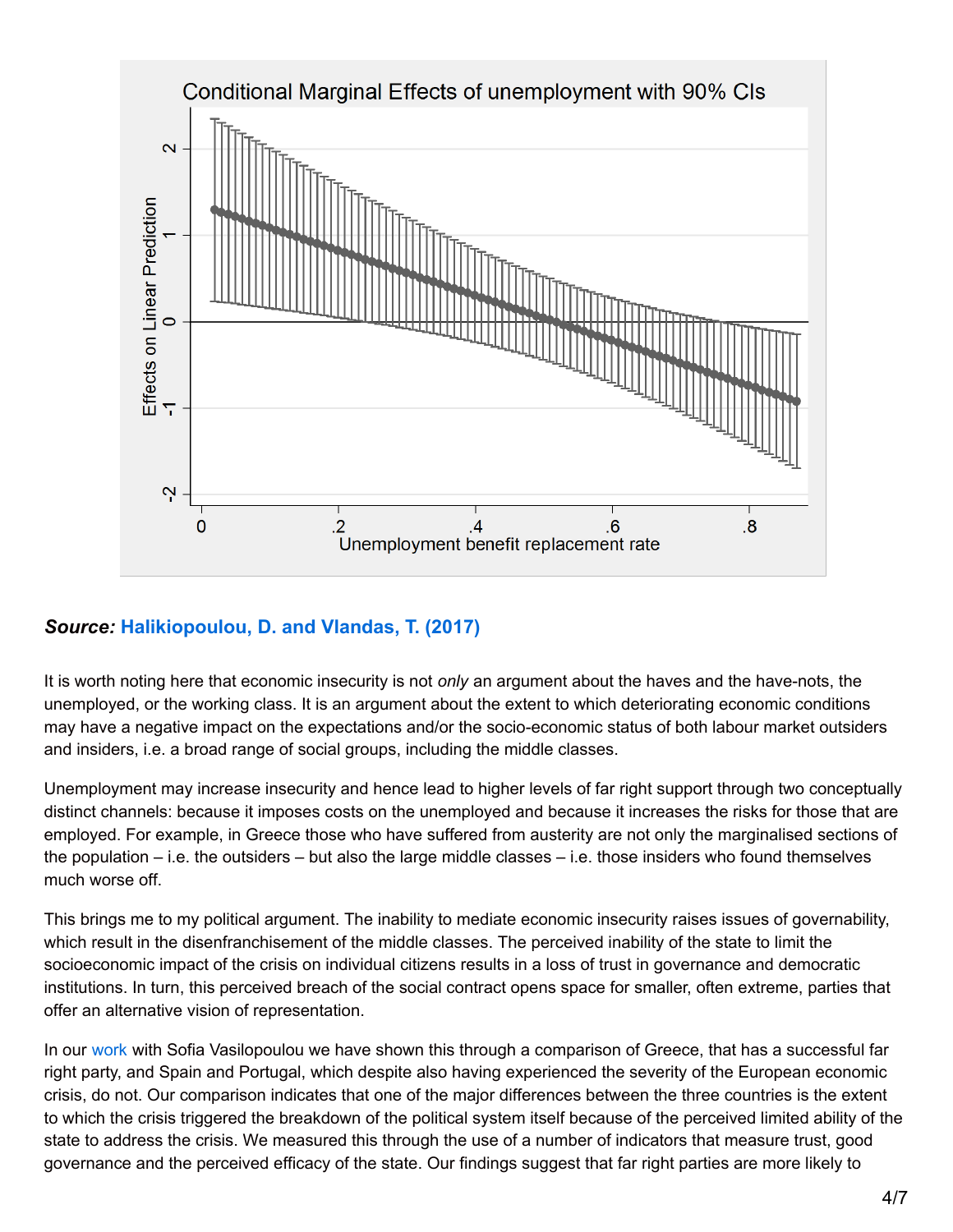experience an increase in their support when issues of governability impact upon the perceived ability of the state to fulfil its social contract obligations.

| Table 1: Good Governance Indicators, Greece Portugal and Spain |  |  |  |  |  |  |  |
|----------------------------------------------------------------|--|--|--|--|--|--|--|
|----------------------------------------------------------------|--|--|--|--|--|--|--|

| <b>Indicator</b>   | Country  | Year | <b>Governance score</b><br>$(-2.5 \text{ to } +2.5)$ |  |
|--------------------|----------|------|------------------------------------------------------|--|
|                    |          | 2004 | 0.83                                                 |  |
|                    | Greece   | 2009 | 0.61                                                 |  |
|                    |          | 2014 | 0.40                                                 |  |
| Government         |          | 2004 | 1.10                                                 |  |
| effectiveness      | Portugal | 2009 | 1.16                                                 |  |
|                    |          | 2014 | 1.01                                                 |  |
|                    |          | 2004 | 1.37                                                 |  |
|                    | Spain    | 2009 | 0.93                                                 |  |
|                    |          | 2014 | 1.15                                                 |  |
|                    |          | 2004 | 0.85                                                 |  |
|                    | Greece   | 2009 | 0.81                                                 |  |
|                    |          | 2014 | 0.34                                                 |  |
|                    |          | 2004 | 1.20                                                 |  |
| <b>Regulatory</b>  | Portugal | 2009 | 0.98                                                 |  |
| quality            |          | 2014 | 0.77                                                 |  |
|                    |          | 2004 | 1.33                                                 |  |
|                    | Spain    | 2009 | 1.17                                                 |  |
|                    |          | 2014 | 0.78                                                 |  |
|                    | Greece   | 2004 | 0.92                                                 |  |
|                    |          | 2009 | 0.62                                                 |  |
|                    |          | 2014 | 0.34                                                 |  |
|                    | Portugal | 2004 | 1.25                                                 |  |
| <b>Rule of Law</b> |          | 2009 | 1.05                                                 |  |
|                    |          | 2014 | 1.13                                                 |  |
|                    |          | 2004 | 1.13                                                 |  |
|                    | Spain    | 2009 | 1.13                                                 |  |
|                    |          | 2014 | 0.94                                                 |  |
|                    |          | 2004 | 0.49                                                 |  |
|                    |          | 2009 | 0.01                                                 |  |
|                    | Greece   | 2014 | $-0.20$                                              |  |
| <b>Control of</b>  |          | 2004 | 1.12                                                 |  |
| Corruption         | Portugal | 2009 | 1.04                                                 |  |
|                    |          | 2014 | 0.88                                                 |  |
|                    |          | 2004 | 1.34                                                 |  |
|                    | Spain    | 2009 | 1.00                                                 |  |
|                    |          | 2014 | 0.53                                                 |  |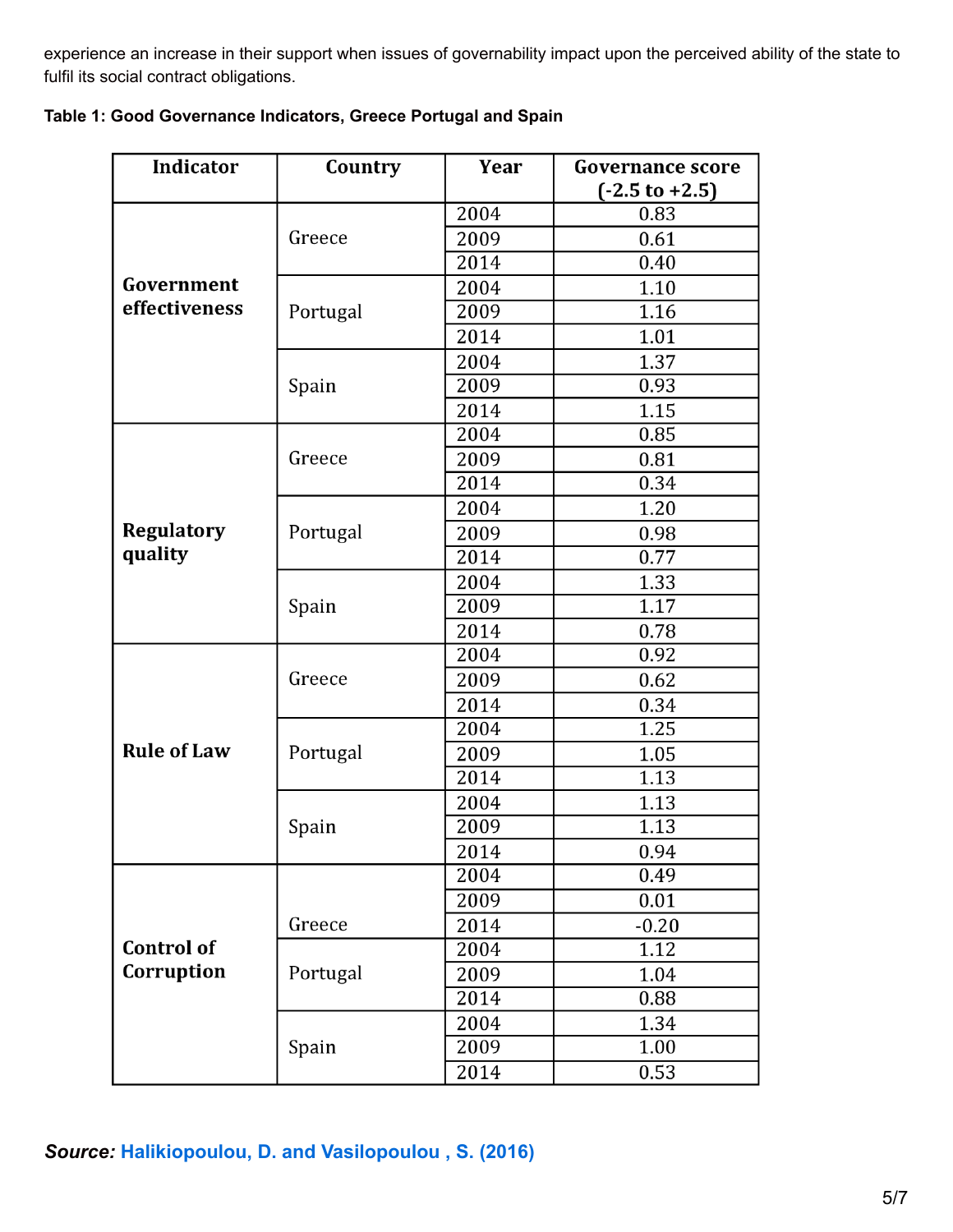#### **Figure 4: Average trust in institutions and satisfaction with democracy**



## *Source:* **[Halikiopoulou,](https://www.cambridge.org/core/journals/government-and-opposition/article/breaching-the-social-contract-crises-of-democratic-representation-and-patterns-of-extreme-right-party-support/C8ECDE8C75B2CD406FE49B107E8B2307) D. and Vasilopoulou , S. (2016)**

To recap, economic insecurity on the one hand and perceptions of state capacity and the ability of the state to deliver on its social contract obligations on the other both need to be taken into account in our explanations of what drives support for the far right.

But what is then the role of nationalism? This brings me to my third argument. What nationalism does help explain is supply: it provides a rhetorical tool, a strategy for attracting voters and justifying policies. Our [work](http://onlinelibrary.wiley.com/doi/10.1111/j.1469-8129.2012.00550.x/abstract) with Sofia Vasilopoulou and Steven Mock has shown that the European far right parties that are most successful are those who are able to tailor their discourse to the liberal and civic characteristics of national identity so as to present themselves and their ideologies as the true authentic defenders of the nation's unique reputation for democracy, diversity and tolerance.

Far right parties offer 'nationalist solutions' to a range of socio-economic problems that are driving voters. Although they are exclusionary by nature, this exclusion is no longer justified solely in ethnic terms, but rather is targeted at those who do not share 'our' liberal values such as democracy, multiculturalism and the rule of law. These parties present 'our' nation as one of tolerance, liberalism and diversity threatened by an influx of intolerant, reactionary and narrow-minded 'others'. 'We', they argue, do not exclude on the basis of race but on the basis of toleration, i.e. those who reject 'our' liberal democratic values. Instead of, therefore, justifying their positions on ascriptive, exclusionary, immutable criteria of national membership such as race and common descent, which is what fascist parties did, the 'new' far right increasingly uses ideological justifications thus increasingly occupying mainstream ground.

To conclude, behind attitudes and values are political and socio-economic factors that drive demand for far right parties. In this sense the 'new' nationalism has much in common with the 'old', arising at a time of heightened insecurity and lack of trust in the ability of the state to deliver on its social contract obligations. The role of nationalism is in the supply: the attempt and ability to seize the opportunities created by economic and political insecurities through an appealing rhetoric that is careful to distance itself from 'race' and focus instead on values and voluntaristic criteria of national membership.

What is new is that the adoption of ideological rather than biological justifications of national belonging blurs the boundaries between what is 'far' and what is mainstream. In utilising this rhetoric, these parties are increasingly able to permeate the mainstream ground and drive party competition. And this is precisely what makes them more